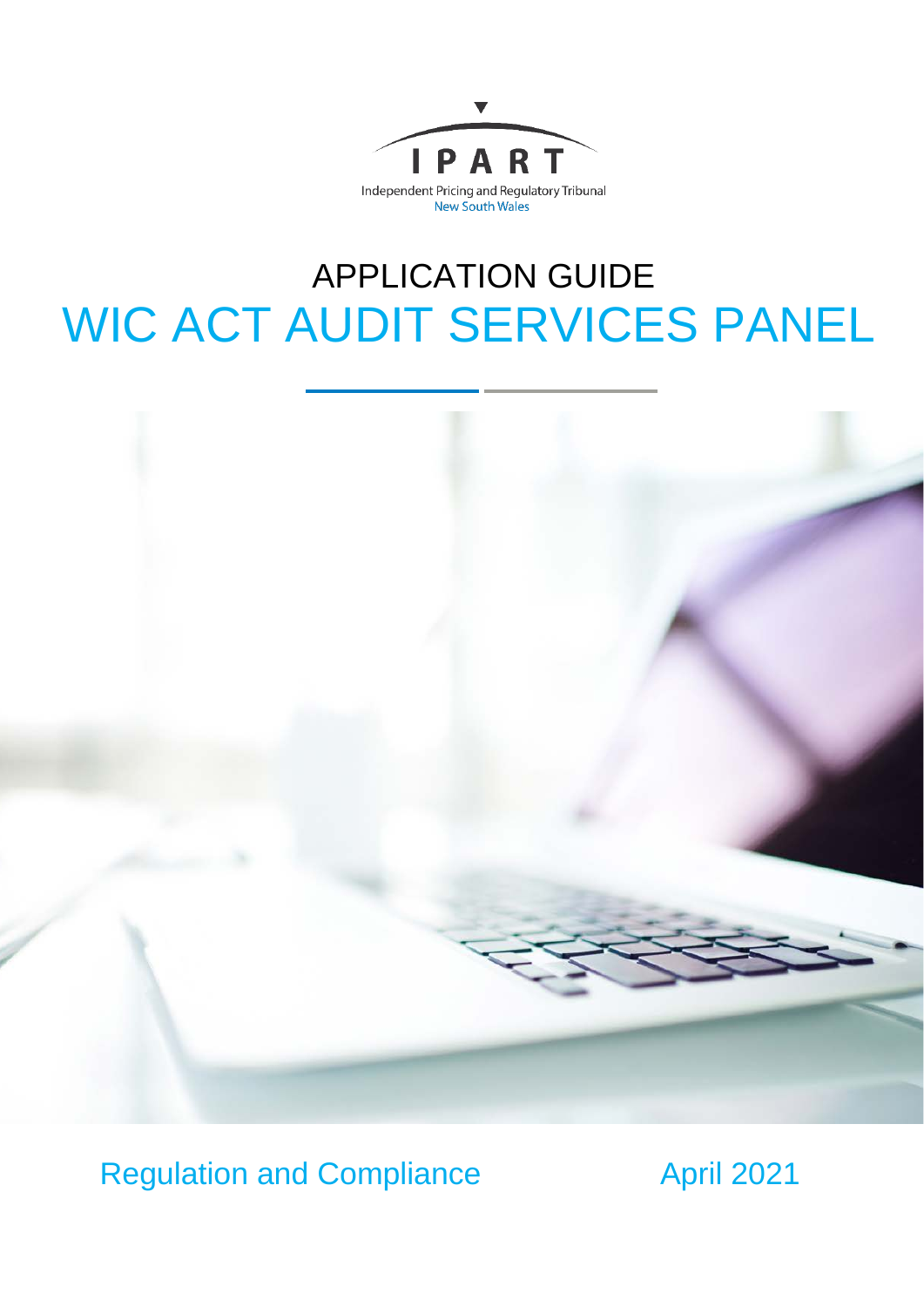### **© Independent Pricing and Regulatory Tribunal (2021).**

With the exception of any:

- (a) coat of arms, logo, trade mark or other branding;
- (b) photographs, icons or other images;
- (c) third party intellectual property; and
- (d) personal information such as photos of people,

this publication is licensed under the Creative Commons Attribution-NonCommercial-NoDerivs 3.0 Australia Licence.



The licence terms are available at the Creative Commons website: <https://creativecommons.org/licenses/by-nc-nd/3.0/au/legalcode>

IPART requires that it be attributed as creator of the licensed material in the following manner: © Independent Pricing and Regulatory Tribunal (**2021**).

The use of any material from this publication in a way not permitted by the above licence or otherwise allowed under the *Copyright Act 1968* (Cth) may be an infringement of copyright. Where you wish to use the material in a way that is not permitted, you must lodge a request for further authorisation with IPART.

#### **Disclaimer**

Use of the information in this guideline for any other purpose is at the user's own risk, and is not endorsed by IPART.

This *WIC Act Audit Services Panel Guide* has been prepared for information purposes only. Its contents are not intended to constitute legal advice and any person who requires legal advice should obtain it themselves. IPART reserves the right to amend or depart from any procedure, practice or guideline referred to in this *WIC Act Audit Services Panel Guide*.

Nothing in this *WIC Act Audit Services Panel Guide* should be taken as amending or replacing any provision of the *WIC Act Audit Services Panel Agreement*. If there is any inconsistency between this *WIC Act Audit Services Panel Guide* and the *WIC Act Audit Services Panel Agreement*, the latter shall prevail to the extent of the inconsistency.

ISBN 978-1-76049-498-8

### **The Independent Pricing and Regulatory Tribunal (IPART)**

We make the people of NSW better off through independent decisions and advice. IPART's independence is underpinned by an Act of Parliament. Further information on IPART can be obtained from IPART's website: [https://www.ipart.nsw.gov.au/Home.](https://www.ipart.nsw.gov.au/Home)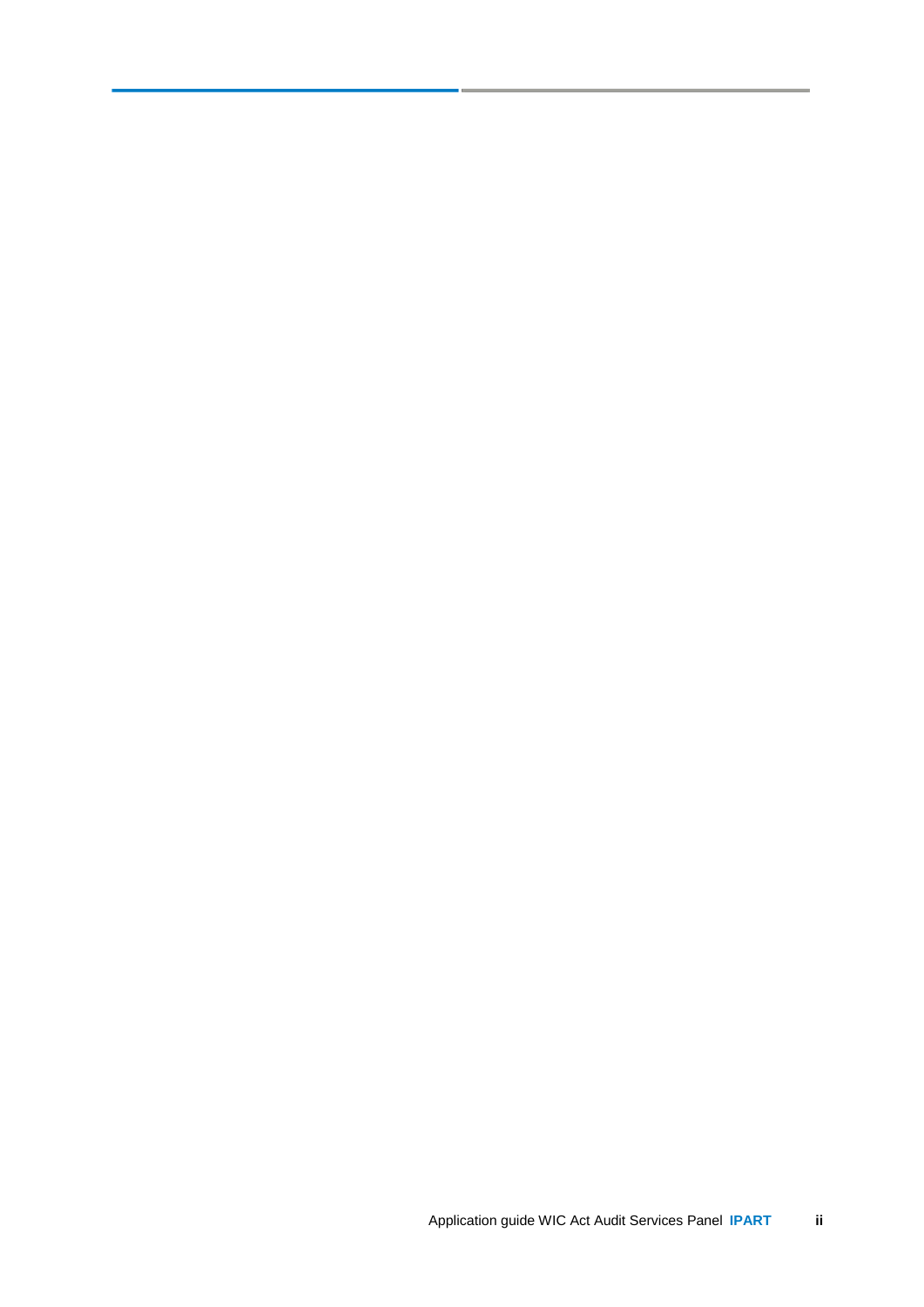# **Contents**

|              | <b>About this document</b>                                            |                                                                 |                |  |
|--------------|-----------------------------------------------------------------------|-----------------------------------------------------------------|----------------|--|
| $\mathbf{2}$ | The application process                                               |                                                                 |                |  |
|              | 2.1                                                                   | Complete application forms and provide supporting documentation | $\overline{2}$ |  |
|              | $2.2^{\circ}$                                                         | Submit the application                                          | $\overline{2}$ |  |
|              | 2.3                                                                   | Essential reading for all applicants                            | 3              |  |
|              | 2.4                                                                   | Confidential information                                        | 3              |  |
|              | 2.5                                                                   | Structure of this document                                      | 3              |  |
| A            | Application for WIC Act Audit Services Panel – Form A – Organisations |                                                                 |                |  |
| в            | Application for WIC Act Audit Services Panel – Form B – Auditor       |                                                                 |                |  |
|              | <b>Panel Agreement</b>                                                |                                                                 |                |  |
| D            | <b>Glossary</b>                                                       |                                                                 |                |  |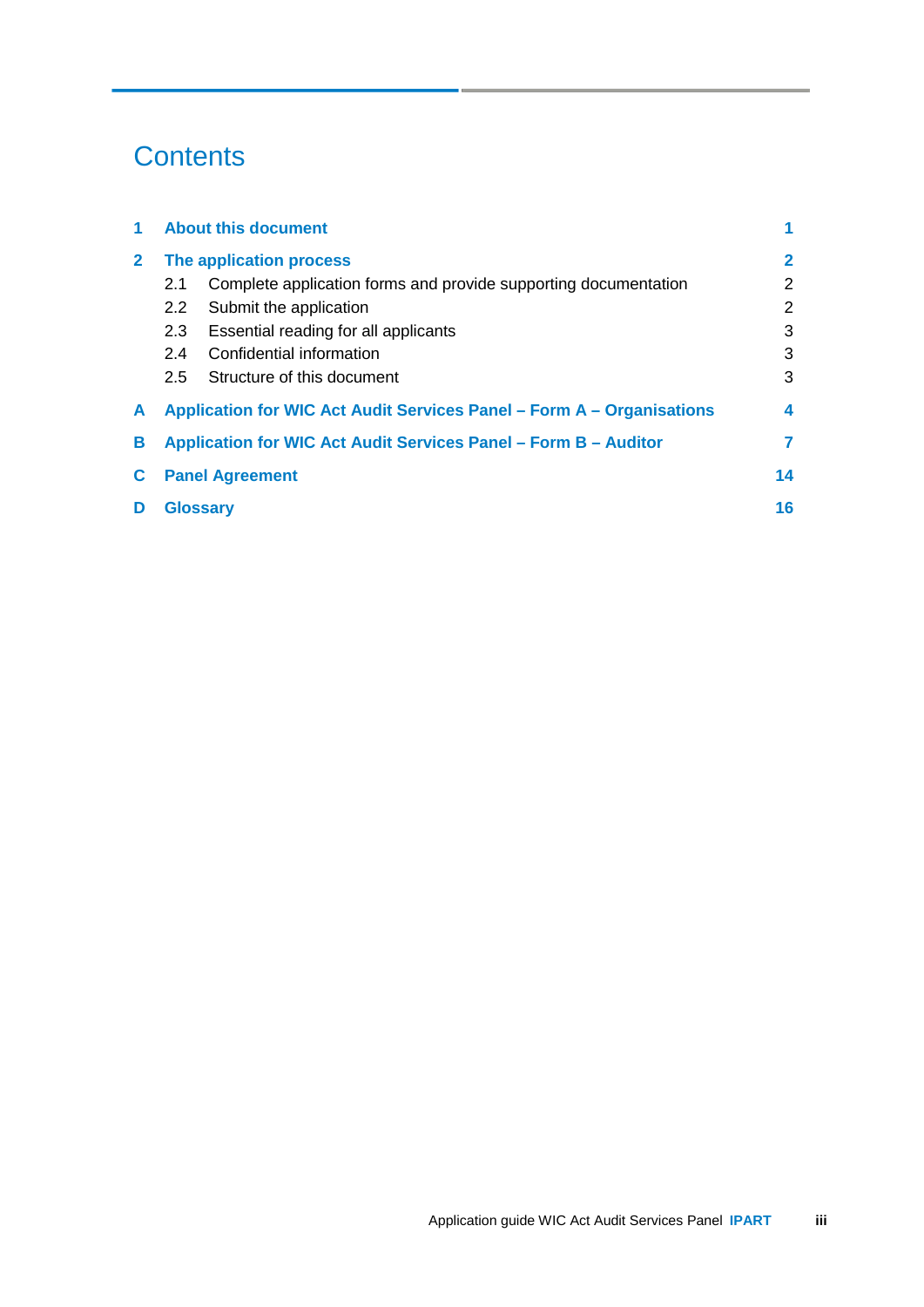## <span id="page-4-0"></span>1 About this document

The Independent Pricing and Regulatory Tribunal (IPART) administers the licensing of private sector water utilities in NSW under the *Water Industry Competition Act* 2006 (WIC Act).

IPART has established the WIC Act Audit Services Panel (Panel) under the *Water Industry Competition (General) Regulation* 2008 (WIC Regulation). IPART requires audits to be undertaken to determine compliance with licence and regulatory requirements. Only auditors approved by IPART may conduct these audits.

This guide the application requirements and process for nomination to the Panel. It aligns with *Application for WIC Act Audit Services Panel - Form A - Organisations* and *Form B -Auditor* and explains the eligibility criteria and what is required for a successful application to the Panel.[1](#page-4-1)

This document will help applicants seeking to apply to the Panel complete their application.

Successful applicants are required to sign a *WIC Act Audit Services Panel Agreement*  (Panel Agreement**)** that establishes the rules and requirements for the Panel. A copy of the Panel Agreement template is posted on our website. This is a standard agreement and amendments are not typically permitted.

### **Legislative framework**

The legislative framework requiring private sector water utility audits to be conducted and approved auditors to be nominated are set out as follows:

- Section 85 of the WIC Act describes IPART's auditing functions.
- **v** Clause 31 of the WIC Regulation describes how IPART approves auditors.
- **v** Schedule 1 of the WIC Regulation describes how and when licensed network operators need to use approved auditors. [2](#page-4-2)
- Schedule 2 of the WIC Regulation describes how and when licensed retail suppliers need to use approved auditors. [3](#page-4-3)

### **Undertaking audit services**

Nomination to the Panel does not guarantee that a Panel member will be engaged to undertake any services.

<span id="page-4-1"></span><sup>1</sup> The organisation is the Panel member, and auditors are listed in the Panel Agreement.<br>2 WIC Requisition, Schedule 1, clauses 2, 6, 7, 13 and 14.

<span id="page-4-2"></span><sup>2</sup> WIC Regulation, Schedule 1, clauses 2, 6, 7, 13 and 14.

<span id="page-4-3"></span><sup>3</sup> WIC Regulation, Schedule 2, clause 7A.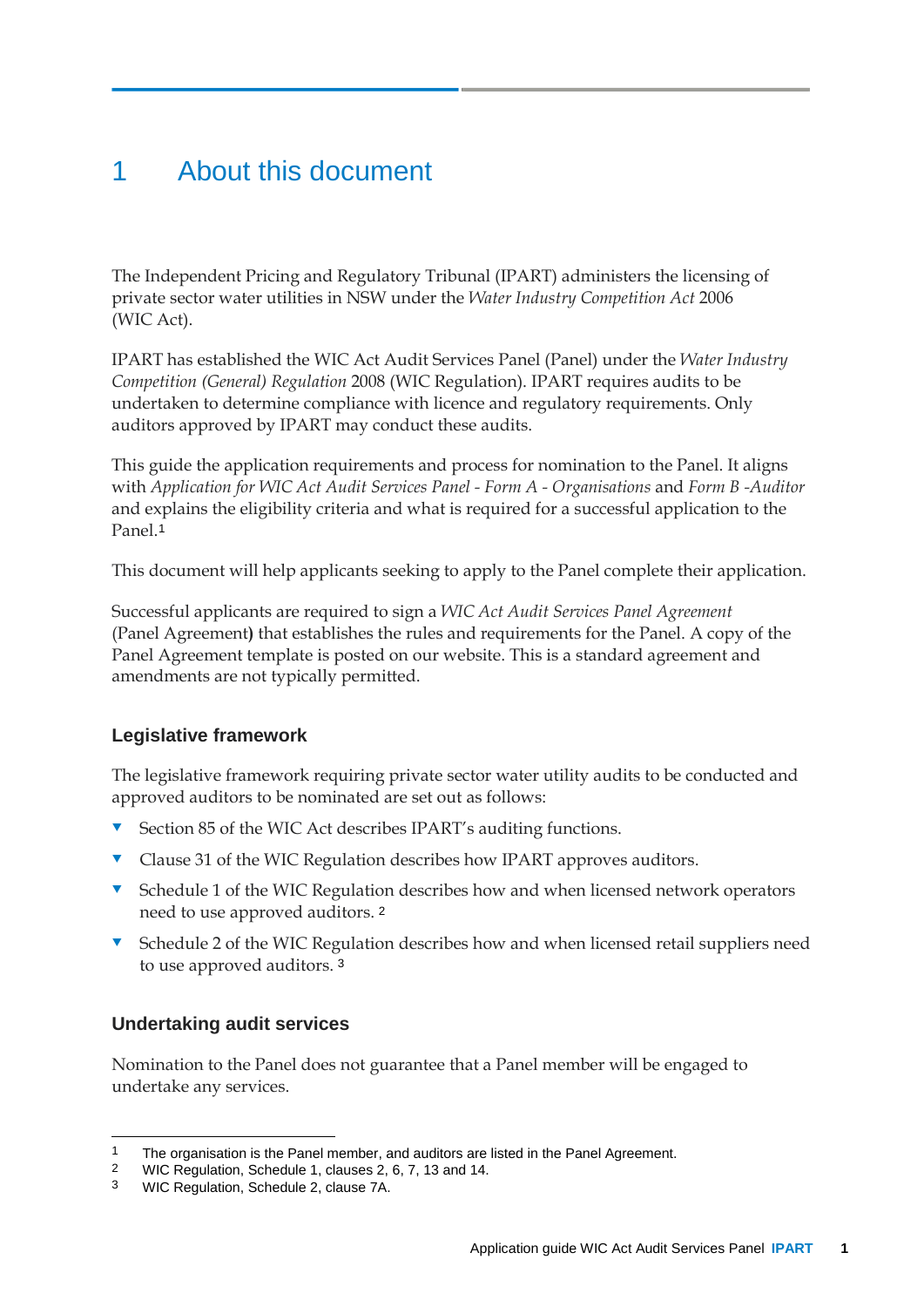# <span id="page-5-0"></span>2 The application process

We accept applications for nomination to the Panel, or nominations for additional auditors at any time. Before applying, applicants should read the relevant section on the IPART website and the guidance outlined in Appendix [A](#page-7-0) and [B](#page-10-0) of this guide. Applicants are also encouraged to participate in optional free online workshops. Online workshops are designed to give applicants and auditors a practical understanding of how the WIC Act licensing framework works and what is involved when applying to be nominated to the Panel.

### <span id="page-5-1"></span>**2.1 Complete application forms and provide supporting documentation**

There are two application forms that must be completed by all applicants:

- *Application for WIC Act Audit Services Panel - Form A – Organisations*
- *Application for WIC Act Audit Services Panel - Form B – Auditor*

To ensure IPART has sufficient information to assess the application, complete all sections of the application forms with relevant information. The application forms set out the supporting information to attach with your application. Applicants are welcome to attach other relevant information, comments or letters of recommendation in support of the application.

### <span id="page-5-2"></span>**2.2 Submit the application**

The application package must be submitted electronically as follows:

- By email to [wica@ipart.nsw.gov.au](mailto:wica@ipart.nsw.gov.au) for applications below 10 MB.
- For larger applications, contact the Director, Water Regulation and Compliance team on (02) 9290 8400 or [wica@ipart.nsw.gov.au](mailto:wica@ipart.nsw.gov.au) so that secure file transfer arrangements can be made.[4](#page-5-3)

IPART does not accept applications via Google documents, Dropbox or similar online applications. Please ensure all documents are easily accessible and not password protected. All documents should be provided in commonly used file types such as Word, Excel, PDF, JPG, etc.

For questions on the application process contact us at [wica@ipart.nsw.gov.au.](mailto:wica@ipart.nsw.gov.au)

<span id="page-5-3"></span><sup>4</sup> Please note we do not accept USB's or other storage media.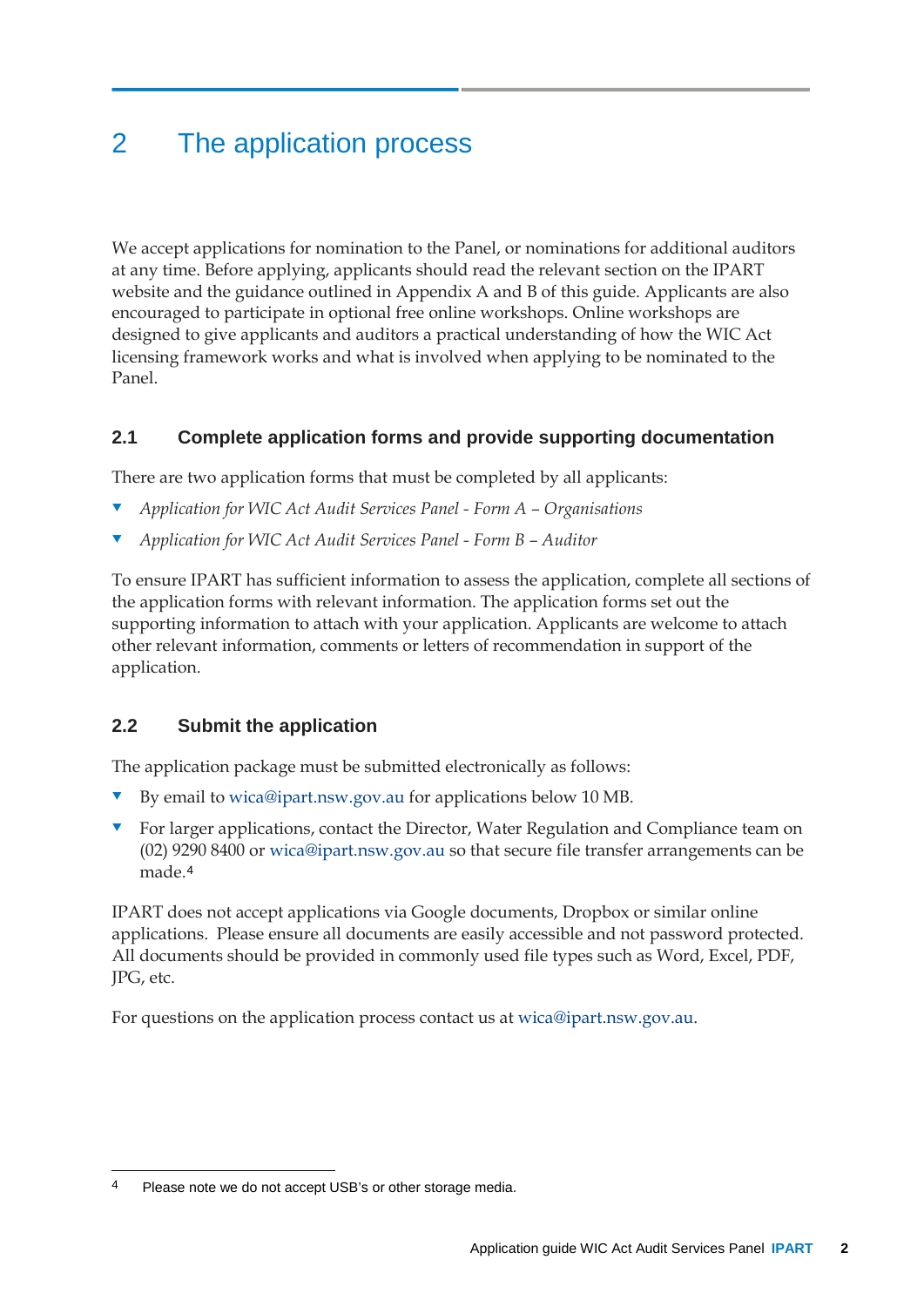### <span id="page-6-0"></span>**2.3 Essential reading for all applicants**

Before applying for nomination to the Panel, applicants must read the following guidance documents. These documents provide essential information for applicants and outline the requirements and obligations of auditors.

- The *WIC Act Audit Services Panel Application Guide* (this document).
- The *WIC Act Audit Services Panel Agreement* establishes rules and requirements for the Panel.
- The *WIC [Act Audit Guideline](https://www.ipart.nsw.gov.au/Home/Industries/Water/Alternate-water-utilities-WICA/Forms-guidelines)* which is intended to help auditors take a consistent approach to auditing, reporting and providing audit conclusions.
- Generic audit scopes that detail the nature and scope of the audit services to be provided by the nominated auditor in relation to licence plans and new infrastructure audits.
- A deed poll must be signed for each individual audit engagement that sets rights and responsibilities for that specific audit.

### <span id="page-6-1"></span>**2.4 Confidential information**

IPART will safeguard any financial details and confidential information submitted or obtained during the application process. IPART will not disclose such information without the express written permission of the applicant. The only information disclosed publicly is names, telephone and email details of primary contact (upon successful nomination to the Panel), a brief description of the organisation, and relevant audits conducted (to referees during the application process). We will contact an applicant's referees to confirm the authenticity of information.

### <span id="page-6-2"></span>**2.5 Structure of this document**

**Appendix [A](#page-7-0)** has instructions to complete *Application for WIC Act Audit Services Panel – Form A – Organisations*

**Appendix [B](#page-10-0)** has instructions to complete *Application for WIC Act Audit Services Panel – Form B – Auditor*

**Appendix [C](#page-17-0)** has information on the *WIC Act Audit Services Panel Agreement*

**Appendix [D](#page-19-0)** is a reference glossary.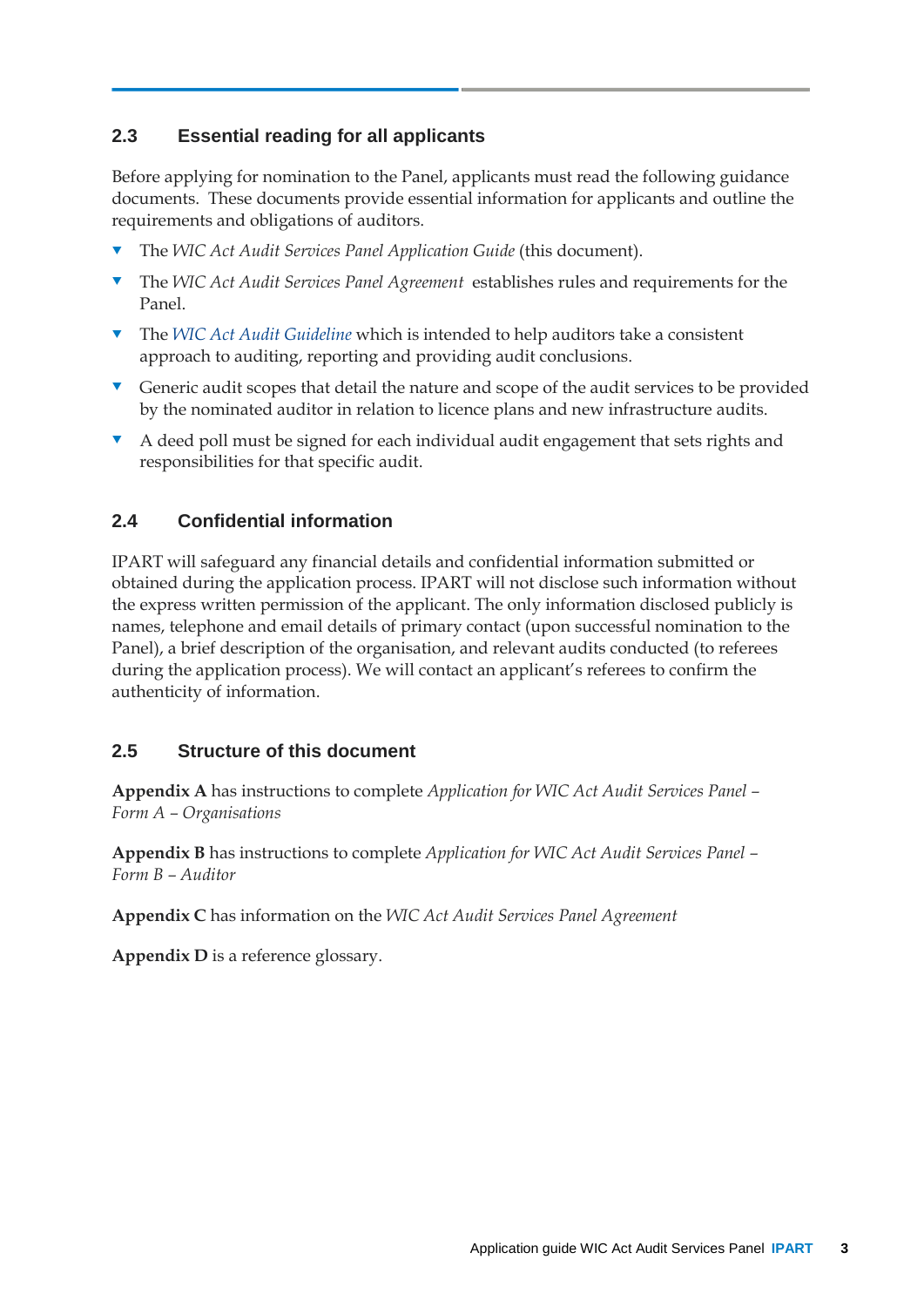# <span id="page-7-0"></span>A Application for WIC Act Audit Services Panel – Form A – Organisations

This section outlines how to complete *Application for WIC Act Audit Services Panel – Form A - Organisations*. It follows the structure and questions in the form.

### **A.1 Who is applying for nomination to the Panel?**

Applicants are required to provide the name and relevant business details of the organisation applying for the Panel. Ensure the legal name and registered business address match publicly available information.

### **A.2 What services does the organisation provide and for what industries?**

Applicants must provide an overview of the services provided by the organisation, and for what industries or sectors. Applicants should focus on their audit, quality assurance, risk and compliance services in the water industry.

### **A.3 Does your organisation have adequate insurance coverage?**

Applicants are required to have and maintain adequate insurances (at the applicant's own expense) that allow the applicant to provide audit services to WIC Act licensees.

Minimum insurance requirements are intended to help cover any issues that could arise in relation to audit services.

### **A.4 What are your institutional audit and assessment capabilities?**

Applicant organisations must have appropriate institutional experience to support audits.

Applicants must list the relevant professional audit standards, certifications and/or frameworks that they are accredited under, trained in or use (if any) for the conduct of audits relevant to the water industry.

### **A.5 Key personnel performing audit services**

Panel members must have adequate resources, staff or contracting arrangements in place to provide audit services. Key personnel are:

 Auditor – person who conducts an audit. Auditors must be approved by IPART, refer to Appendix [B](#page-10-0) of this document.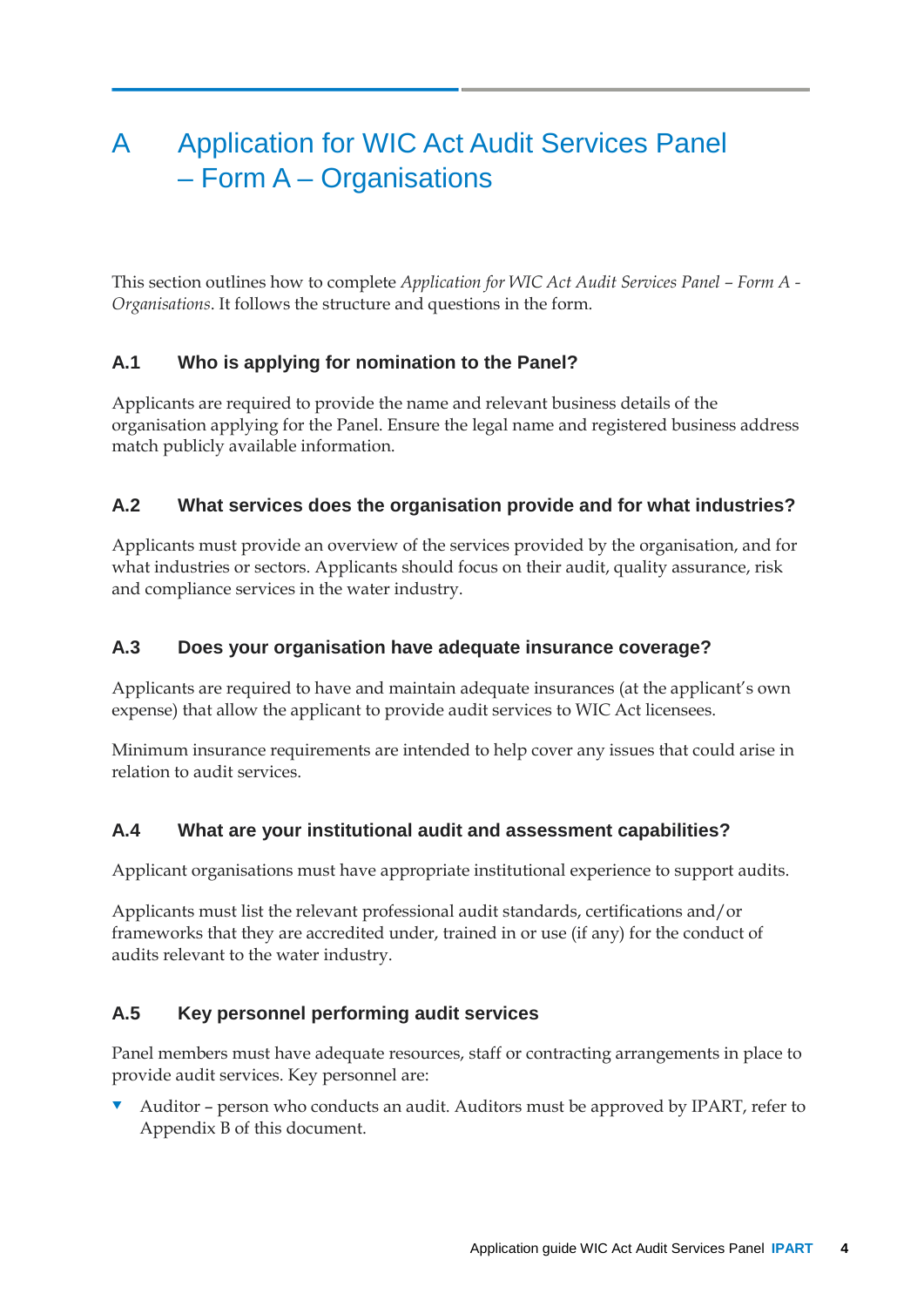- Lead Auditor auditor nominated as team leader when one or more auditors conduct an audit and/or are supported, if needed, by technical experts. Audit team leaders must be approved as Lead Auditors by IPART.
- Technical expert person who provides specific knowledge or expertise to an audit team. Technical experts are approved on a case by case basis and do not need to be listed on the Panel.

IPART requires applicants to list all key personnel, prospective auditors, staff or subcontractors that they propose to participate in WIC Act audits. Please provide names, email addresses, their role relevant to audit services and a high level summary of skills and experience. Attach a separate *Application for WIC Act Audit Services Panel – Form B - Auditor* for each auditor[5](#page-8-0) you seek to include as a part of the organisation's audit team.

If your application for the panel is accepted, the email addresses provided will automatically be included in IPART's auditor email distribution list and provided with WILMA<sup>[6](#page-8-1)</sup> access, unless otherwise requested.

If all the necessary skills are not covered by auditors in an audit team, technical experts with additional competence should be included in the team. Technical experts should operate under the direction of an auditor.

Auditors-in-training may be included in an audit team, but should participate in audits under the direction and guidance of an auditor.

### **A.6 How will you conduct the peer review and quality assurance process?**

Peer review is required for all WIC Act audits. A peer reviewer is a person who provides objective evaluation of significant judgements the auditor has made and the conclusions reached to formulate audit opinion. Peer review must be conducted by an auditor with relevant skills and experience for the audit. Peer reviewer may be within or external to the organisation.

Quality assurance is a very important part of the audit process. There must be adequate review conducted on all audit documentation to detect and avoid errors. Information needs to be checked to confirm its completeness, accuracy and consistency before submission to IPART. The organisation's quality assurance can be provided from within or supported by an external contractor. The peer reviewer can provide quality assurance.

Auditor or team leader are responsible for the quality of all documentation submitted.

Applicants are required to:

- Describe their peer review and quality assurance process and systems
- **v** Nominate a peer reviewer
- Outline the audit report sign-off protocol.

<span id="page-8-1"></span><span id="page-8-0"></span><sup>5</sup> Listed as personnel in Schedule 1 of the Panel Agreement.<br>6 Will MA is the Water Industry Lieopoing Management Ann

<sup>6</sup> [WILMA](https://wilma.ipart.nsw.gov.au/) is the Water Industry Licensing Management Application. It is a web-based application which enables licensed network operators, retail suppliers and auditors to submit or access information relevant to their regulatory requirements or functions.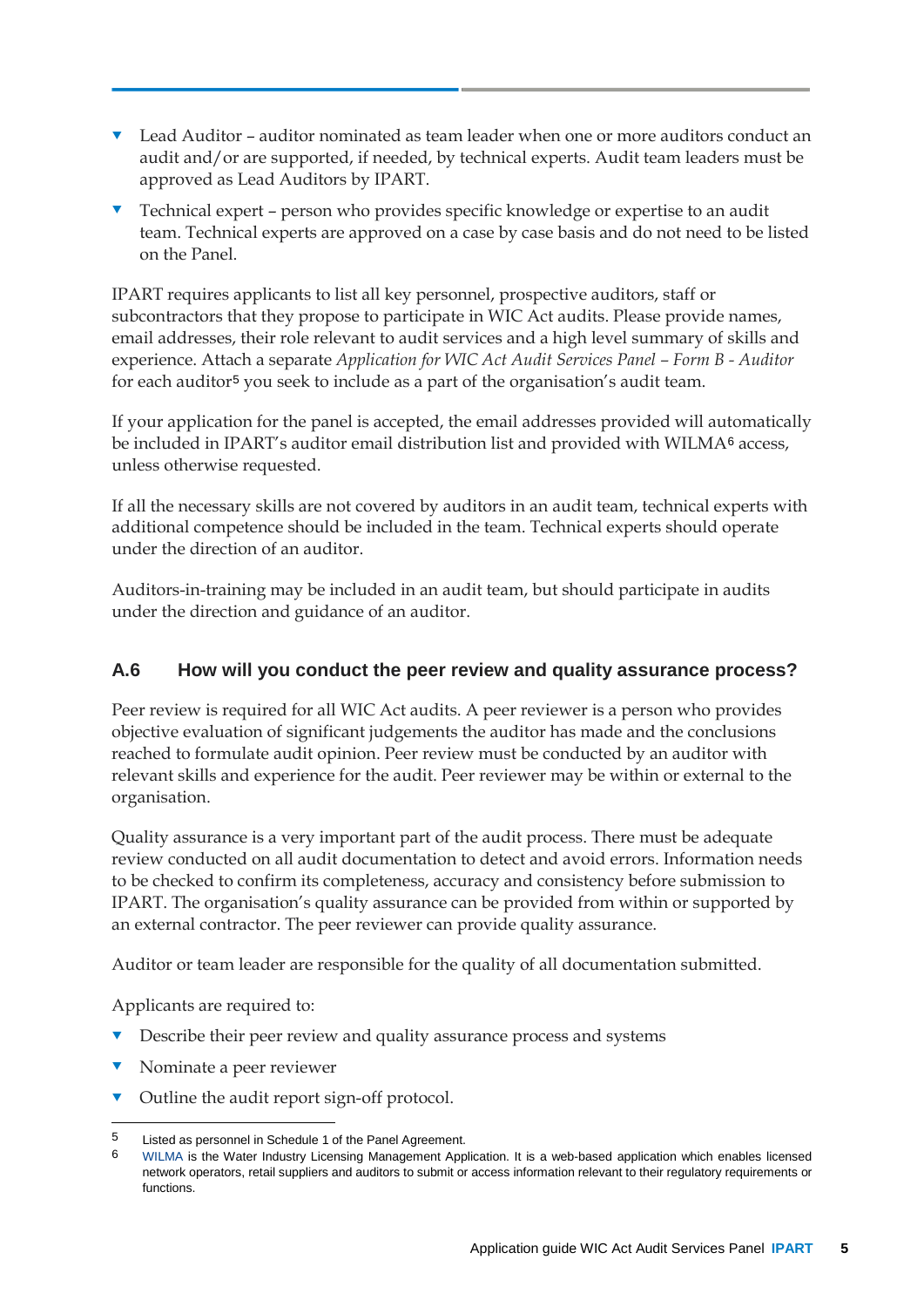### **A.7 What record keeping system do you use?**

Panel members must have adequate record keeping systems in place to support their audit services.

Applicants must describe procedures the organisation uses to collate, manage and store records (including secure data and system management practices), and how reliable records are kept to support audit findings.

Applicants must describe what procedures are used to protect the transmission of electronic confidential or private records when providing audit services.

### **A.8 What are your business contact details and who can we communicate with regarding your application?**

Applicants must provide the contact details of their primary contact. This will be the key person for all communications in relation to the application and potential Panel membership. This person's name and contact details will be published on the IPART website, and will also be the primary WILMA Portal user. Applicants may nominate a secondary contact, but this is not mandatory.

### **A.9 Sign the declaration for this application**

The declaration must be signed by a person with appropriate signatory authority to ensure that all the information provided in the application is true and correct. This means a person that is legally authorised to sign on behalf of the applicant organisation. This is typically an Officeholder as listed in the ASIC company extract, or their delegate. If a delegate signs the declaration, then a letter of authority signed by an Officeholder must be provided.

The declaration requires that the applicant has read and understood the information and requirements set out in this guide and in the *WIC Act Audit Guideline*. If applicants need help understanding any WIC Act audit requirements, they are encouraged to contact the Director, Water Regulation and Compliance Team prior to application submission by emailing [wica@ipart.nsw.gov.au.](mailto:wica@ipart.nsw.gov.au?subject=WIC%20Act%20audit%20services%20panel%20application)

### **A.10 Application checklist**

We have included an application checklist that lists the required supporting documentation. Please ensure all the required attachments are included prior to submission.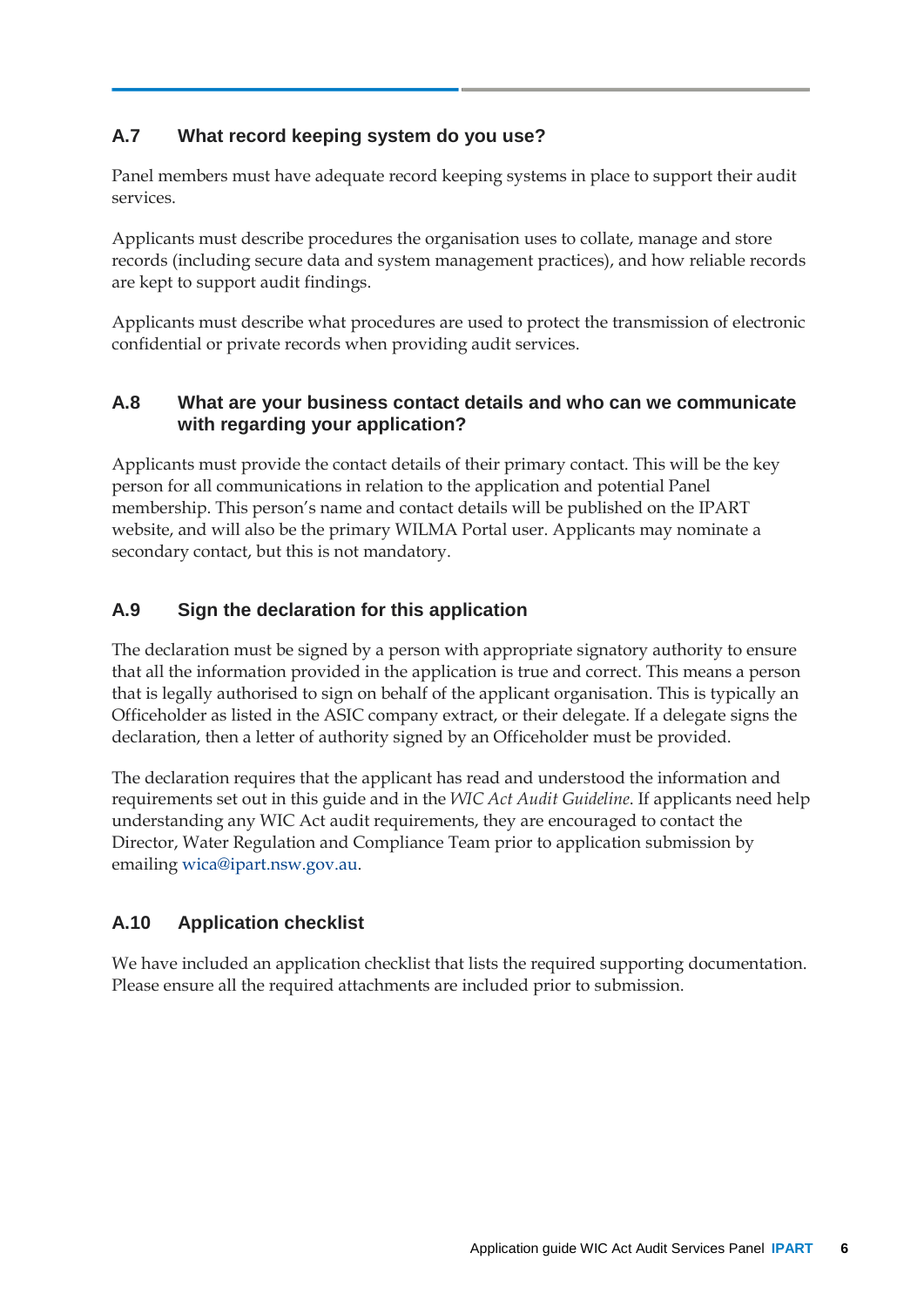## <span id="page-10-0"></span>B Application for WIC Act Audit Services Panel – Form B – Auditor

This section outlines how to complete *Application for WIC Act Audit Services Panel – Form B - Auditor*.

Organisations that apply for the Audit Panel must nominate individual auditors in their organisation to carry out audits. A detailed response to Form B must be submitted separately for each auditor. Auditors are listed on the Panel Agreement.

Once nominated, Panel members may submit applications for additional auditors at any time.

Auditors are individuals with the skills and appropriate levels of experience to undertake reasonable assurance audits independently. Auditors are required to comply with quality assurance and peer review requirements for WIC Act audits (outlined in the *WIC Act Audit Guideline*), manage audit teams[7](#page-10-1), and must be authorised to sign written reports submitted to IPART on behalf of their organisations.

<span id="page-10-1"></span><sup>&</sup>lt;sup>7</sup> When more than one auditor is required for a team, one auditor is nominated as the audit team leader.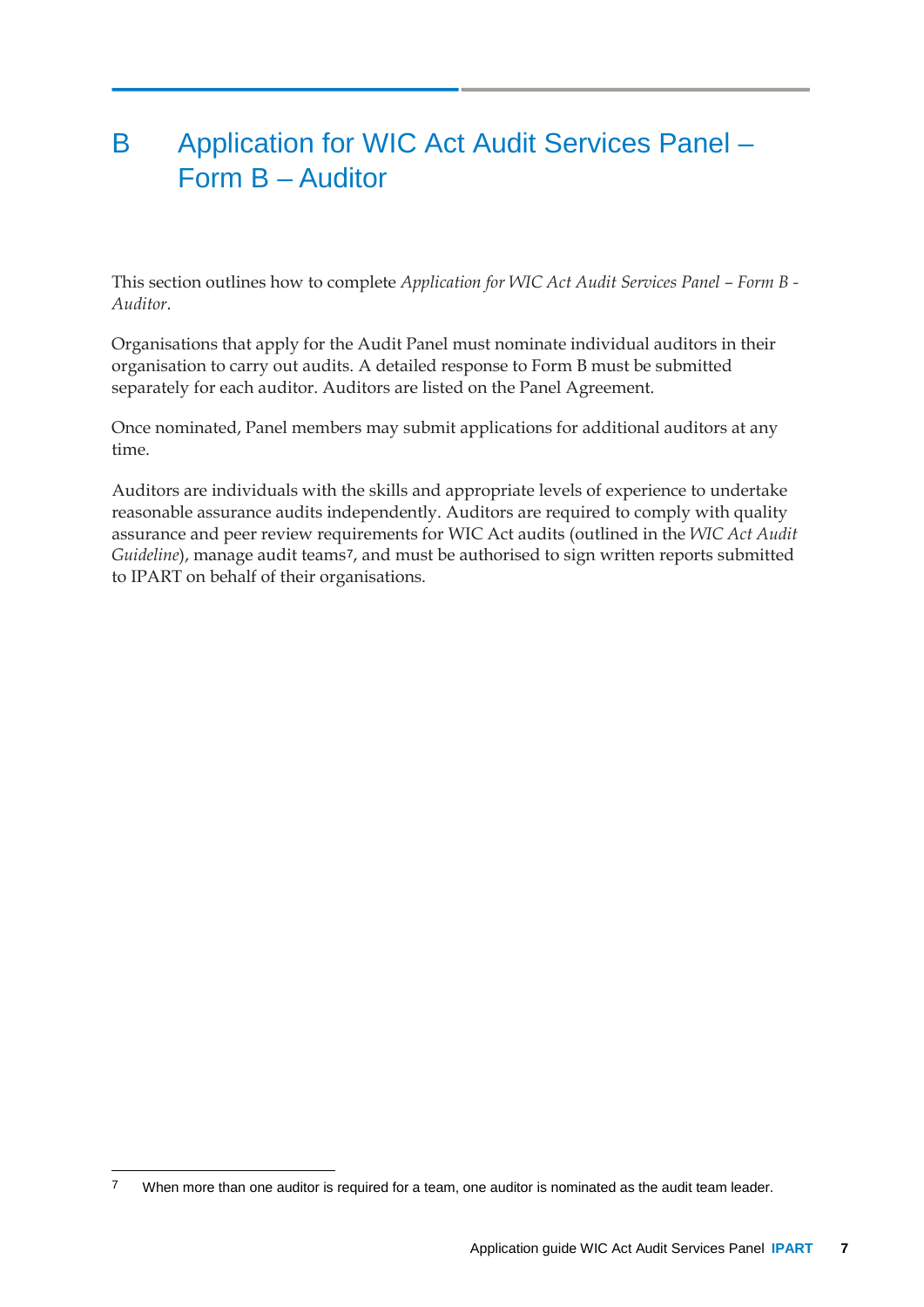#### **Box B.1 Summary of requirements for auditors**

IPART requires auditors to demonstrate:

- At least 5 years of experience in the water industry, either employed directly in the water industry or being a consultant to the water industry. (**Question 2**)
- A degree or diploma recognised in Australia in a field that contributes to the development of knowledge and skills for auditing in the water industry. (**Question 3**)
- Auditor knowledge and skills relevant to the water industry. This may have been acquired using a combination of the following (**Questions 4 and 5**):
	- Recognised generic auditor training evidenced, or auditor observed to be competent by a certified skill examiner or person with the appropriate competencies to assess. This would be evidenced by a by a Certificate of achievement, or Certificate IV Workplace Training and Assessment, Exemplar Global SE assessment, or similar.
	- At least five audits or 100 hours of audit experience in the last five years in the water industry, as an auditor or acquired under the supervision of an auditor documented in an audit log.
	- Experience in water industry technical or professional position involving exercise of judgement, decision making, establishing or reviewing risk management systems and problem solving.
- **Lead Auditor knowledge and skills can be acquired using a combination of the following** (**Questions 4 and 5**):
	- Recognised generic lead auditor training. Evidenced by a certificate of achievement and audit log showing at least two audits conducted in the last five years.
	- Knowledge and skill to lead audit teams acquired by working under the direction and guidance of a different audit team leader.

### **B.1 Who is applying for nomination as an auditor?**

Applicants must provide the contact details of the auditor.

If your application is successful, the contact details of the auditor will be publicly available on the Audit Services Panel and the IPART website and stored in WILMA.

Auditor's membership of the Audit Panel is attached to their employment with the Panel member. Membership cannot be transferred from one person to another, nor to a different Panel member if an employee changes organisations.

### **B.2 What is the auditor's professional background?**

Applicants may nominate their employees for nomination as auditors as appropriate to their skills, knowledge and experience (or certification).

Auditors must provide an overview of current and/or previous employment, relevant to the water industry. This is summarised in the application and further evidenced with the submission of a brief Curriculum Vitae (CV) for each employee nominated as an auditor. The CV must contain employment dates and details of the relevant work conducted.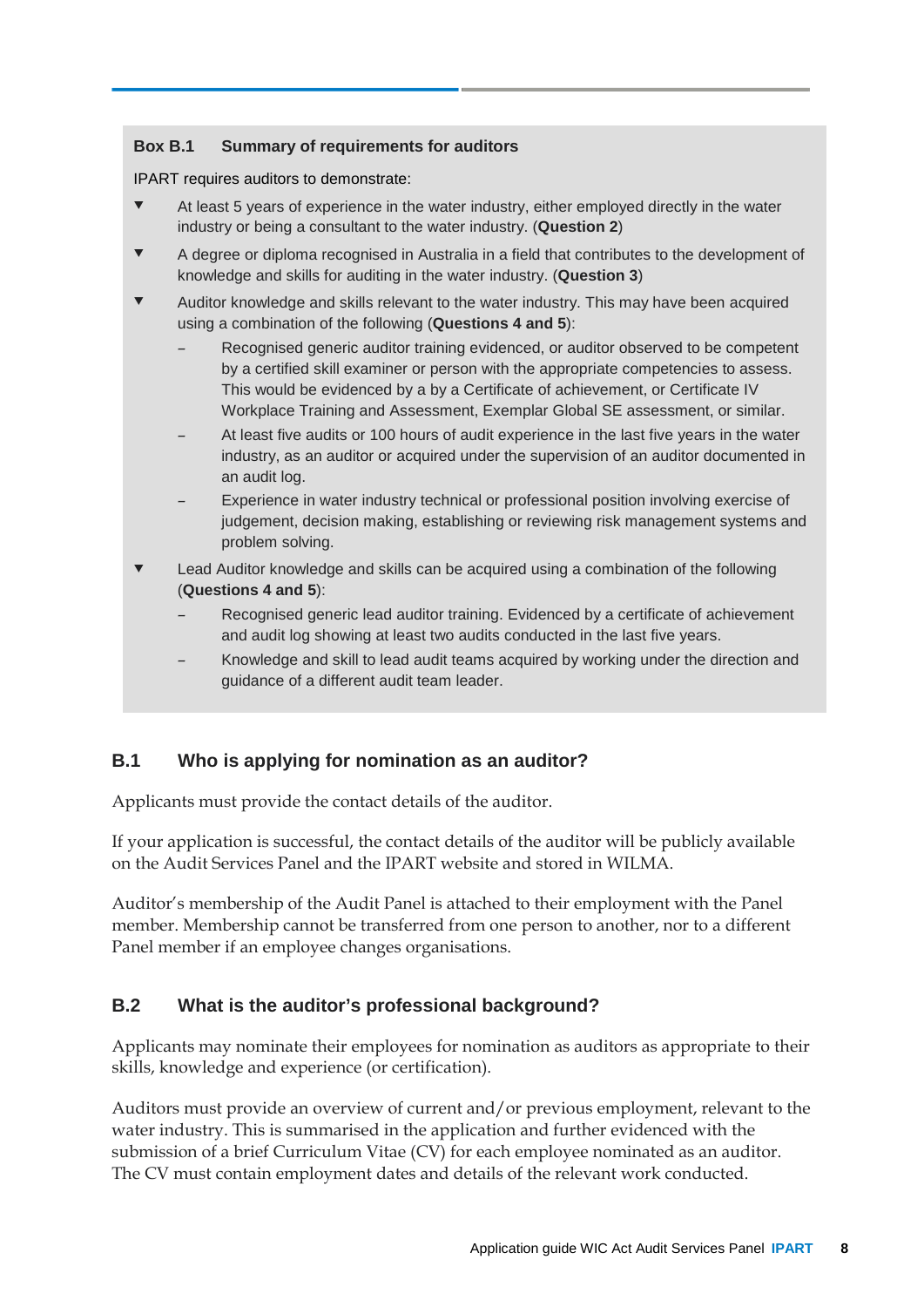IPART requires auditors to have at least 5 years of experience in the water industry, either employed directly in the water industry or being a consultant to the water industry.

### **B.3 What are your qualifications?**

The auditor must provide details of qualifications and training relevant to their role as an auditor, including details of any tertiary academic qualifications from an appropriate university, or equivalent institution of higher learning.

IPART requires auditors to demonstrate they have a degree or diploma recognised in Australia in a field that contributes to the development of knowledge and skills for auditing in the water industry.

### **B.4 What auditor training and certification do you have?**

IPART requires auditors to demonstrate audit knowledge and skills using a combination of the following:

- Recognised generic auditor training evidenced, or auditor observed to be competent by a certified skill examiner or person with the appropriate competencies to assess. This would be evidenced by a by a Certificate of achievement, or Certificate IV Workplace Training and Assessment, Exemplar Global SE assessment, or similar.
- At least five audits or 100 hours of audit experience in the last five years in the water industry, as an auditor or acquired under the supervision of an auditor documented in an audit log.
- **Experience in water industry technical or professional position involving exercise of** judgement, decision making, establishing or reviewing risk management systems, and problem solving.

#### **Leading audit teams**

A lead auditor should have acquired additional audit experience to develop the knowledge and skills to lead audit teams.

This additional experience should have been gained by:

- Recognised generic lead auditor training. Evidenced by a certificate of achievement and audit log showing at least two audits conducted in the last five years.
- **K** Knowledge and skill to lead audit teams acquired by working under the direction and guidance of a different audit team leader.

Lead auditors need to demonstrate the knowledge and skill involved with leading a team of auditors, including managing audit programs, developing a working relationship among audit team members, running meetings and leading the audit team to reach audit conclusions. The quality of the audit report is the responsibility of the audit team leader.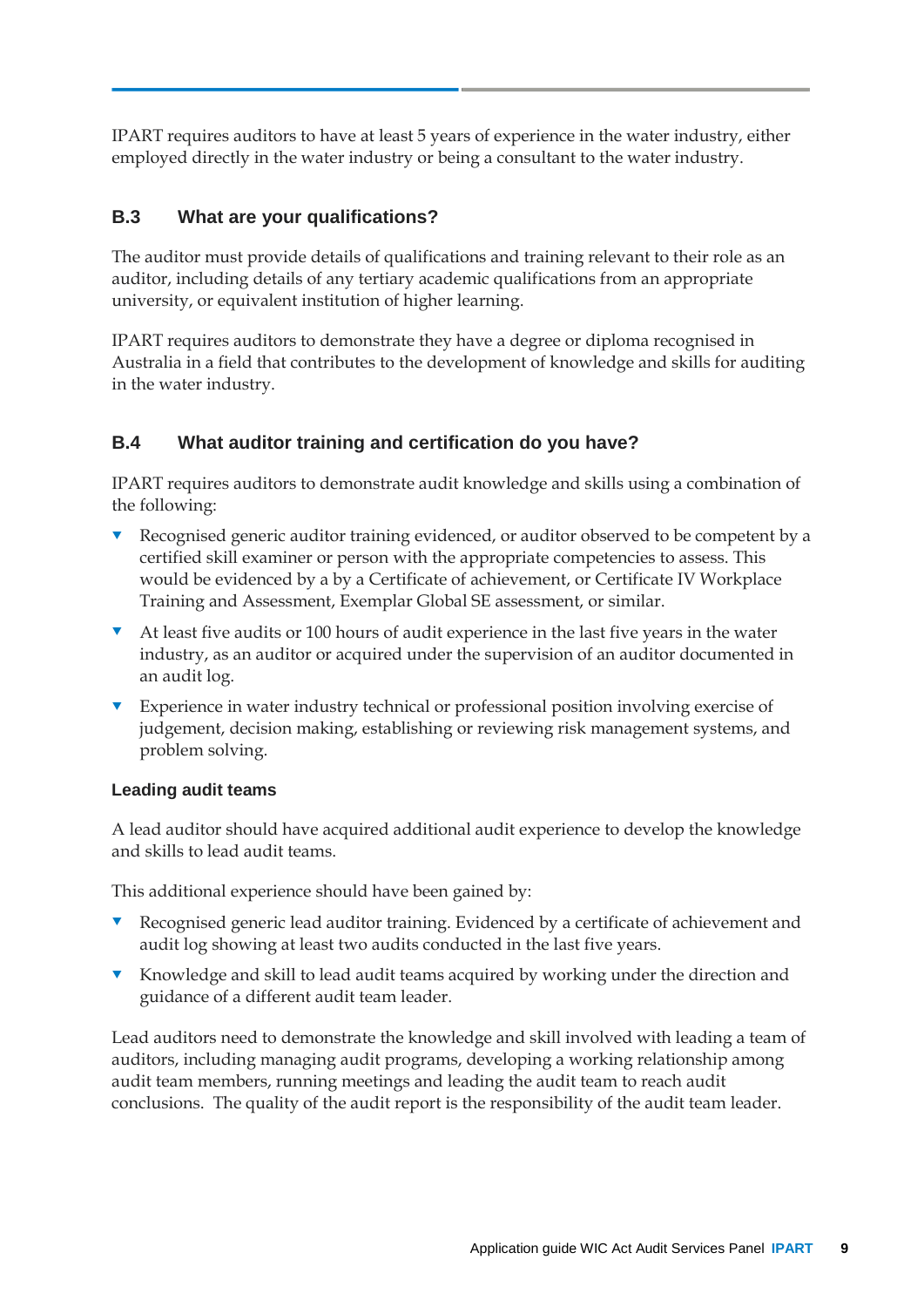### **B.5 What experience do you have with audits?**

Auditors must summarise their skills and experience relevant to regulatory compliance audits. Typical examples include work done within the water, environment or sustainability industries or with planning post-approval requirements audits.

Evidence may include the following:

- Leading regulatory compliance audits of statutory requirements of relevant programs.
- Prior experience and/or understanding of quality management systems and compliance audits.

This requirement must be evidenced with an audit log that includes a minimum of at least four previous audits conducted, in the water industry. The audit log must outline the audit type, role performed (e.g. auditor, lead auditor), project referee contact details (client/business name/contact number), brief audit summary, the time period of the engagement (i.e. date or period audit was conducted) and time spent conducting the audit. A sample audit log template is provided in Appendi[x A](#page-7-0) of *Application for WIC Act Audit Services Panel - Form B,* however, a different format or spreadsheet can be submitted, as long as it includes the required information.

### **B.6 What experience do you have with water industry compliance?**

List trainings, workshops, conferences, working groups, previous water industry audits or forums the auditor has attended, relevant to compliance in the water industry.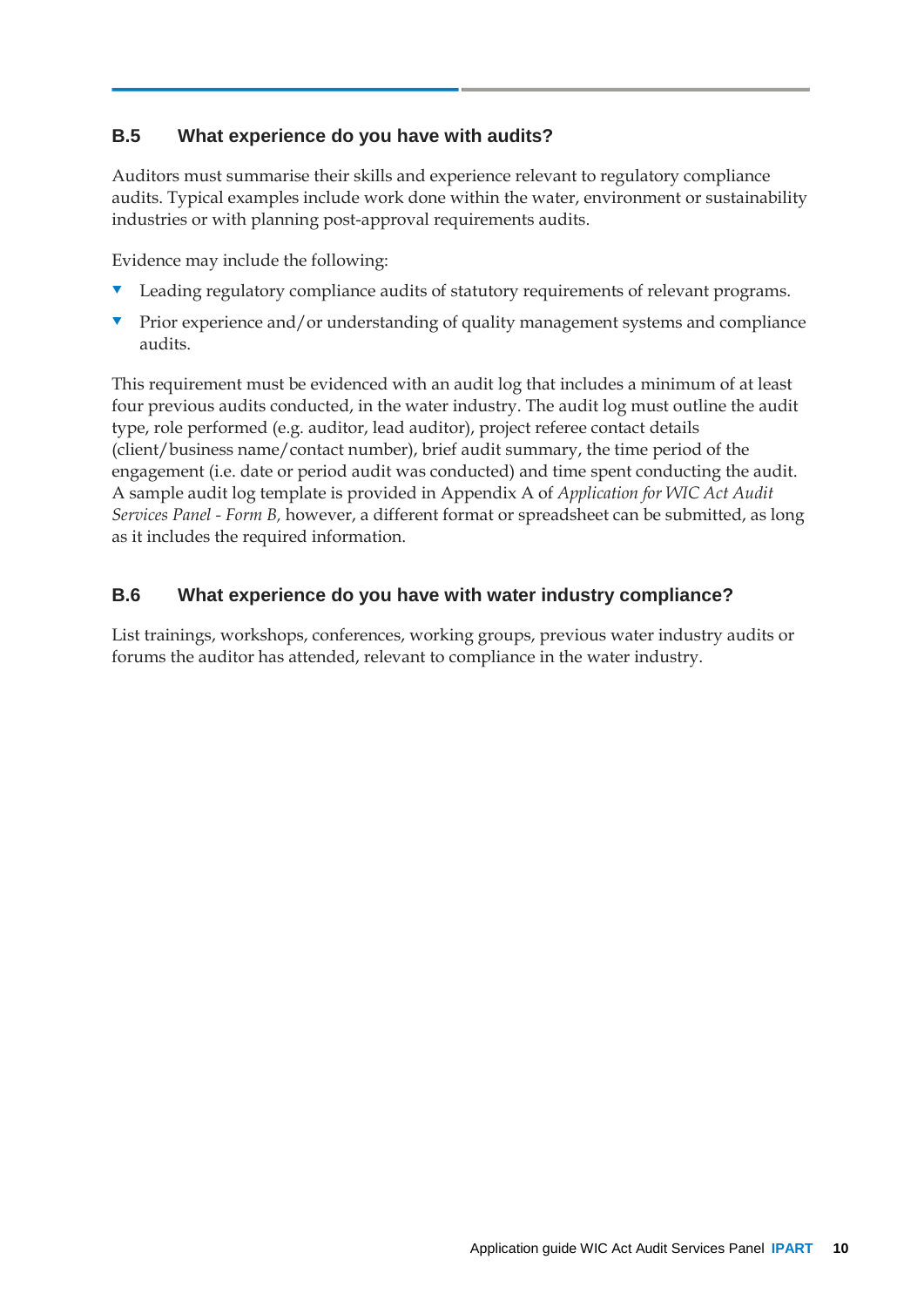### **Additional specialist auditor categories**

#### **Box B.2 Specialist auditor categories**

In addition to regulatory and compliance audits, auditors can apply to be included in four additional audit categories.

- **v** Infrastructure performance
- **v** Drinking water quality
- **v** Recycled water quality
- **v** Sewage management.

The figure below provides an overview of what category of specialist auditor is needed for Licence Plans and new infrastructure audits. The *WIC Act Audit Guideline* provides additional information.

| <b>Auditor Category</b>    | Licence Plans audit<br>(including subsequent audits) |                             |                             |                        |                          |
|----------------------------|------------------------------------------------------|-----------------------------|-----------------------------|------------------------|--------------------------|
|                            | Infrastructure Operating Plan                        | Drinking Water Quality Plan | Recycled Water Quality Plan | Sewage Management Plan | New infrastructure audit |
| Infrastructure performance |                                                      |                             |                             |                        |                          |
| Drinking water quality     |                                                      |                             |                             |                        |                          |
| Recycled water quality     |                                                      |                             |                             |                        |                          |
| Sewage management          |                                                      |                             |                             |                        |                          |

We will review and select organisations suitable for to the Panel. NSW Health will also be involved in selecting auditors and Panel members for the drinking water quality and recycled water quality specialty auditors.

### **B.7 What infrastructure performance / asset management audit experience do you have?**

This category requires an understanding of issues such as the adequacy of infrastructure to achieve safe, reliable and continuous performance. It could also include an understanding of the adequacy of emergency procedures, contingency plans, the provision of alternative services and regulatory compliance.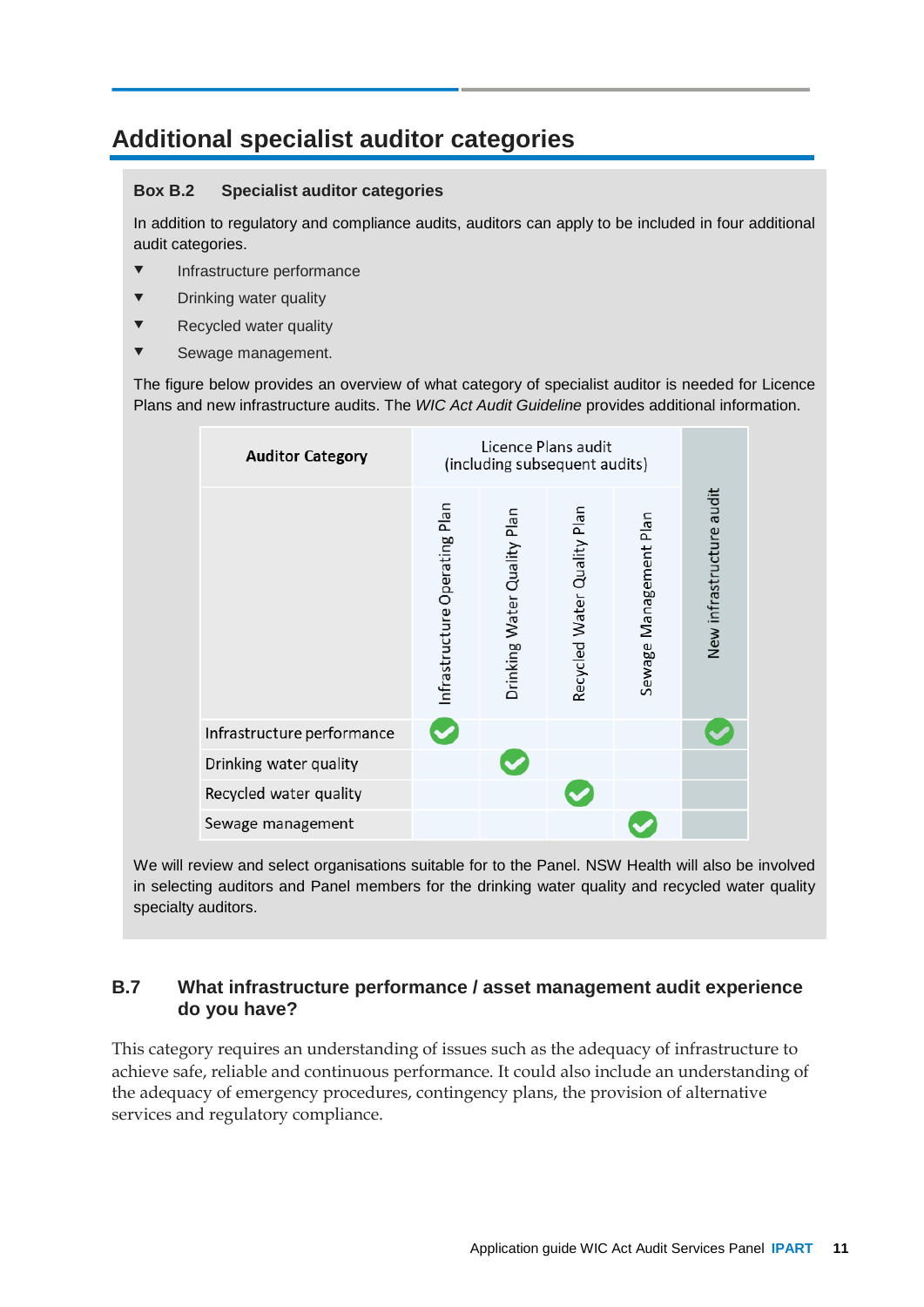Before commercial operation is granted, an auditor must be satisfied that the infrastructure complies with regulatory requirements, is capable of operating safely and operating in accordance with licence plans.

Auditors should either be certified and demonstrate a minimum of 4 asset management system audits, or demonstrate relevant asset management training and 20 days audit experience, as a member of an audit team. These audits must have occurred within the last 5 years from the date of application. This requirement must be evidenced in an audit log (see question 5).

### **B.8 What drinking water audit experience do you have?**

This category requires an understanding of the *Australian Drinking Water Guidelines* (ADWG) and the application of the elements of the framework for the management of drinking water quality. Auditors in the drinking water category must have an understanding of the suitability and comprehensiveness of risk assessments undertaken, an analysis of likely hazards and measures adopted to control risk events, and an assessment of whether the drinking water quality is managed to protect public health.

In addition, auditors must have an understanding of catchment management practices, relevant to water supply authorities or network operators of drinking water supply schemes, assessed against the requirements of the ADWG.

Auditors should either be certified[8](#page-15-0) and demonstrate a minimum of 4 audits in the last 5 years or demonstrate relevant ADWG related audit training and 20 days audit experience within drinking water management consistent with the ADWG. This requirement must be evidenced in an audit log (See question 5).

### **B.9 What recycled water audit experience do you have?**

This category requires an understanding of the *Australian Guidelines for Water Recycling Managing Health and Environmental Risks (Phase 1)* (AGWR) and application of the elements of the framework for the management of recycled water quality and use. It also includes an understanding and assessment of the suitability and comprehensiveness of the risk assessments undertaken, an analysis of likely hazards and measures adopted to control risk events, and an assessment of whether the recycled water quality supplied is fit for purpose.

This category also includes an understanding of the process flow diagram, the critical control points to control pathogens and/or chemical contaminants, the claimed log reduction values (LRV) and any supporting documentation, and the validation plan to prove the LRV. These items would be reviewed as part of a technology assessment.

Auditors should either be certified[9](#page-15-1) and demonstrate a minimum of 4 audits in the last 5 years or demonstrate relevant AGWR related audit training and 20 days audit experience within recycled water management consistent with the AGWR. This requirement must be evidenced in an audit log (See question 5).

 <sup>8</sup> Exemplar Global Water Quality Management Systems Scope (DW).

<span id="page-15-1"></span><span id="page-15-0"></span><sup>9</sup> Exemplar Global Water Quality Management Systems Scope (RW).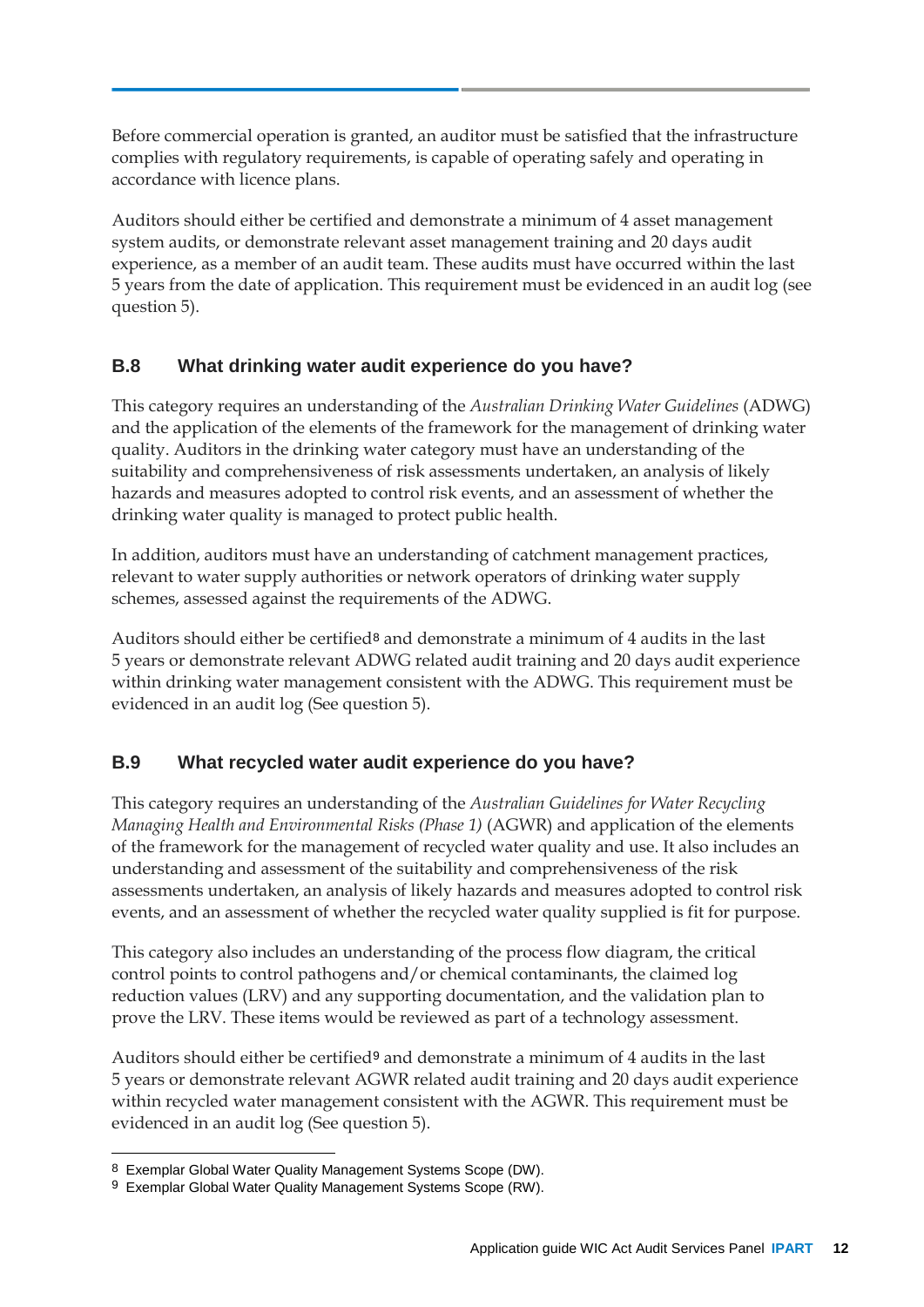### **B.10 What sewage management audit experience do you have?**

This category requires an understanding of issues such as the adequacy of the sewerage infrastructure to achieve safe, reliable and continuous performance. It also includes an understanding of the adequacy of emergency procedures, contingency plans, the provision of alternative services and compliance with relevant environmental regulation.

This category requires an understanding of the ability for the proposed infrastructure to provide sewerage services which are sustainable and do not present a risk to the environment (where there is disposal to land). It also includes an understanding of water balance calculations for schemes, the type of sewage treatment and capacity of the technology to remove contamination, the capacity of storage and buffering infrastructure of schemes, and/or a land/soil capability assessment.

Auditors should demonstrate a minimum of 4 sewage management audits, totalling not less than 20 days, as a member of an audit team. These audits must have occurred within the last 5 years from the date of application. This requirement must be evidenced in an audit log (see question 5).

### **FORM B – CHECKLIST**

### **B.11 Application checklist**

We have included a checklist that outlines the required supporting documentation. Please ensure all the required attachments are included prior to submission.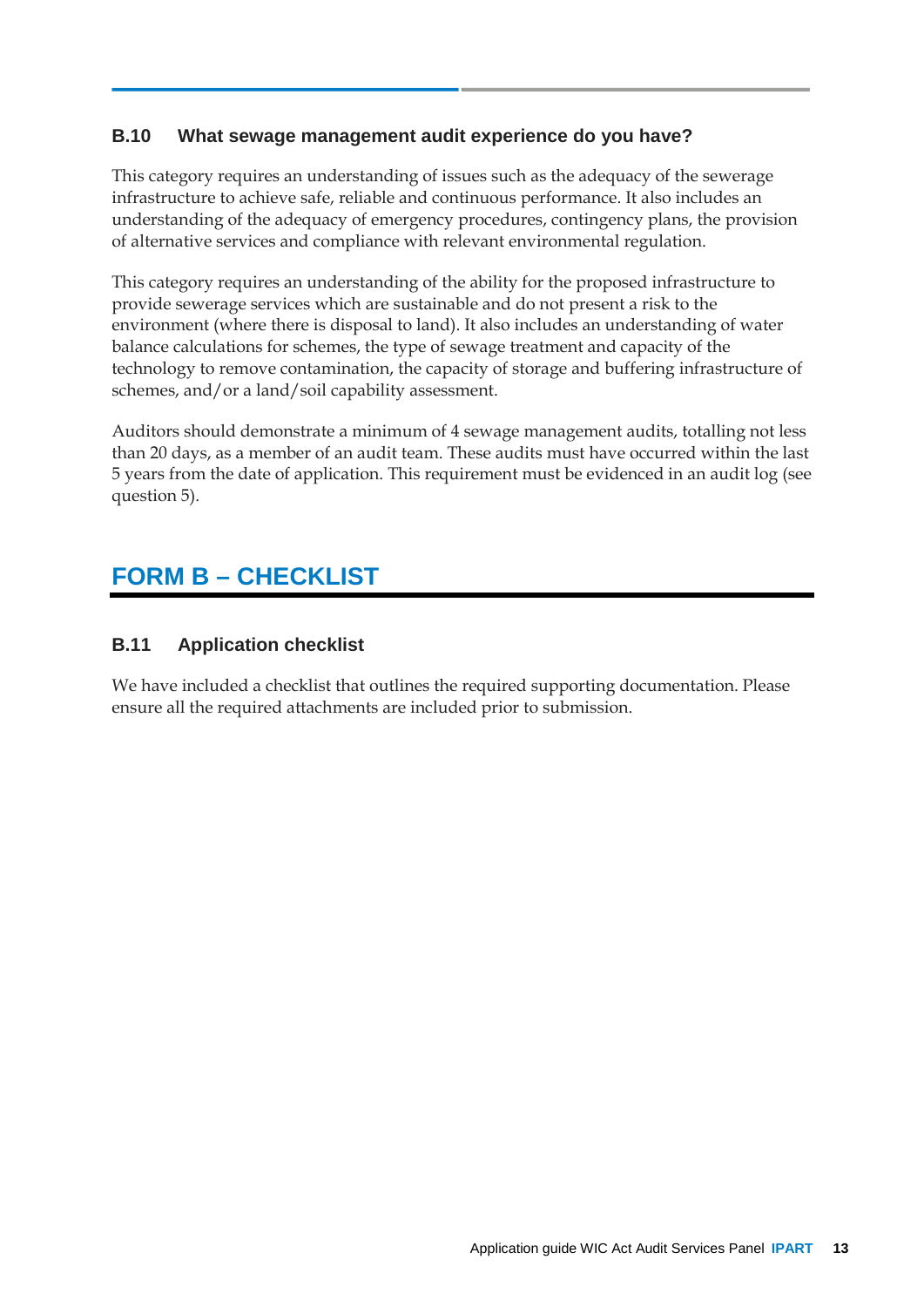# <span id="page-17-0"></span>C Panel Agreement

The Panel Agreement is a contract between IPART and the Panel member. It describes obligations that the Panel member has to IPART, as well as a range of powers that IPART has discretion to exercise.

The Panel member specified in the Panel Agreement holds the legal obligations imposed by the Panel Agreement, including the obligation to provide any audit services.

Submission and execution of the Panel Agreement

We will send a successful applicant the Panel Agreement prior to finalising our decision. Two signed copies of the Panel Agreement must be returned to IPART for final signature and execution.

The Panel Agreement must be signed by two officers of the company that are duly authorised signatories (this is usually a Director and Secretary, or two Directors).[10](#page-17-1) No other changes to the standard Panel Agreement are typically accepted.

Submit two copies of the signed Panel Agreement to IPART in hard copy.

Upon receipt of the Panel Agreement and execution by IPART, one co-signed copy will be returned to the newly nominated Panel member, along with a nomination letter. The Panel member is authorised to conduct WIC Act audits from the date of the Panel Agreement execution date. Panel members and auditors are listed on the IPART website.

#### Compliance with the Panel Agreement

Nomination to the Audit Panel is continuing, and subject to review as required from time to time. IPART, or a person nominated by IPART, is entitled to conduct a performance review of the Panel member and auditors at any time and may require the Panel member to take certain actions as a result of such a review.

A performance review may highlight compliance issues with any aspect of a Panel member's Agreement. Compliance history of Panel members is maintained and monitored by the Audit Panel Manager and supported by the IPART Water Regulation and Compliance Team.

When compliance issues arise, IPART may write to the Panel member and recommend corrective actions to address any problems. Corrective actions could include additional training for key personnel, improvements to audit procedures, submission of additional performance reports or data, or audit oversight done by IPART staff. If performance issues persist with a Panel member or auditor, then we may choose to terminate the Panel Agreement at any time, or terminate due to non-compliance with the Panel Agreement.

<span id="page-17-1"></span>We require evidence of the signatory's authority to sign the application form that is dated less than four weeks from the date that the application is submitted. This may be, for example, a letter of authority that is duly executed by you to our satisfaction, authorising the signatory to sign your application form on your behalf. A letter of authority may be duly executed by, for example, two directors, or a director and a company secretary.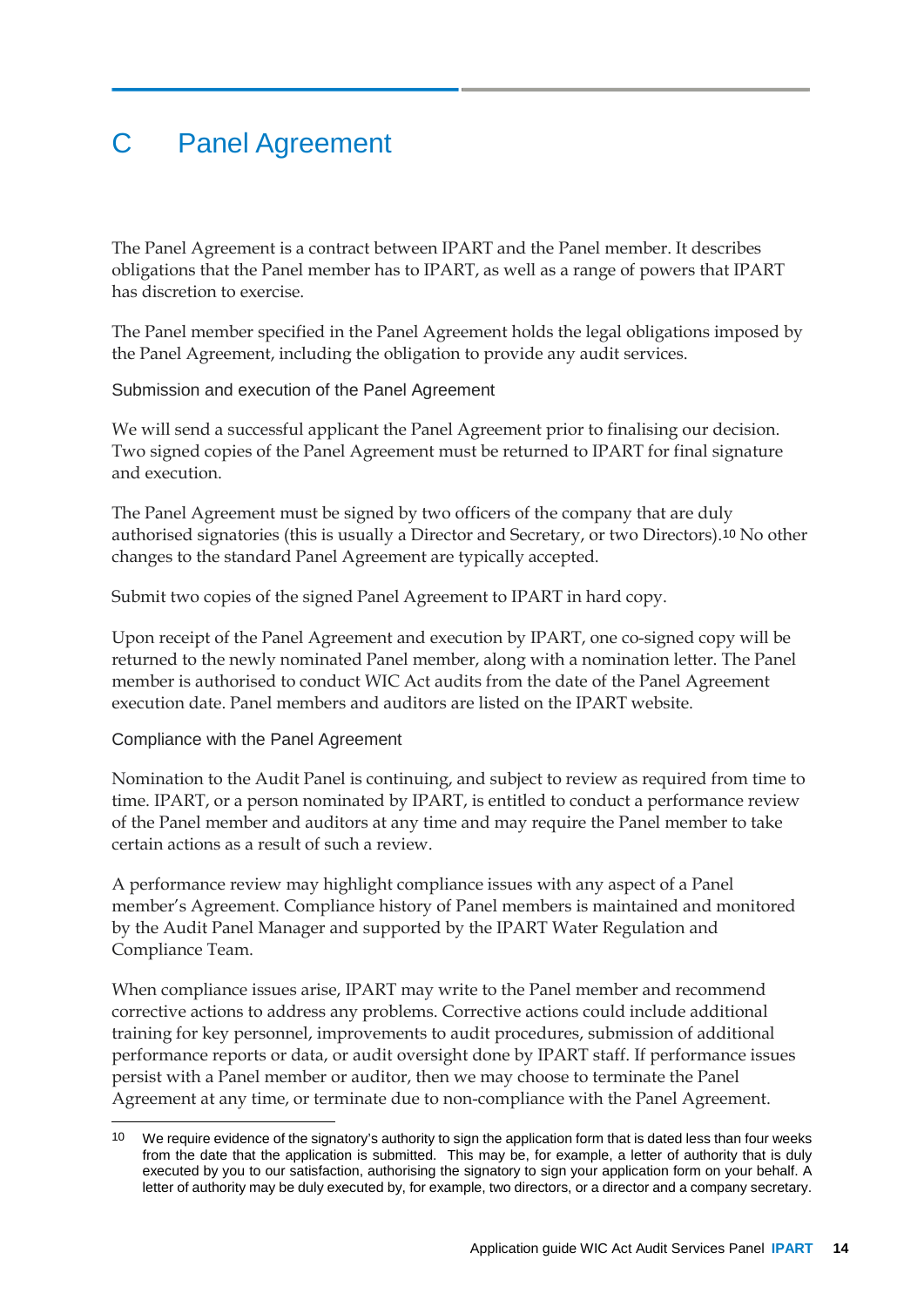Notwithstanding the above, the Panel Agreement may be terminated by either IPART or the Panel member at any time and with the provision of 30 days written notice, for any reason.

Panel members must notify IPART of any proposed changes to their business practices that might impact WIC Act audit services. IPART may accept or reject any proposed changes at our sole discretion.

#### Competency requirements

In line with their Panel Agreement, Panel members are obligated to ensure its auditors are suitably qualified. Audit personnel must be competent in the area/category of the water industry they propose to provide audit services.

Panel members can provide audit services for all operational audits, provided they have suitably qualified auditors and the resources to do so. Only pre-approved speciality auditors can undertake licence plan and new infrastructure audits.[11](#page-18-0) Applications should be made on the basis that the organisation has technical and resourcing capacity as well as qualified key personnel in the water industry.

<span id="page-18-0"></span> <sup>11</sup> As defined in the *WIC [Act Audit Guideline](https://www.ipart.nsw.gov.au/Home/Industries/Water/Alternate-water-utilities-WICA/Forms-guidelines/WIC-Act-Insurance-Guide-for-Applicants-and-Licensees-July-2020)*.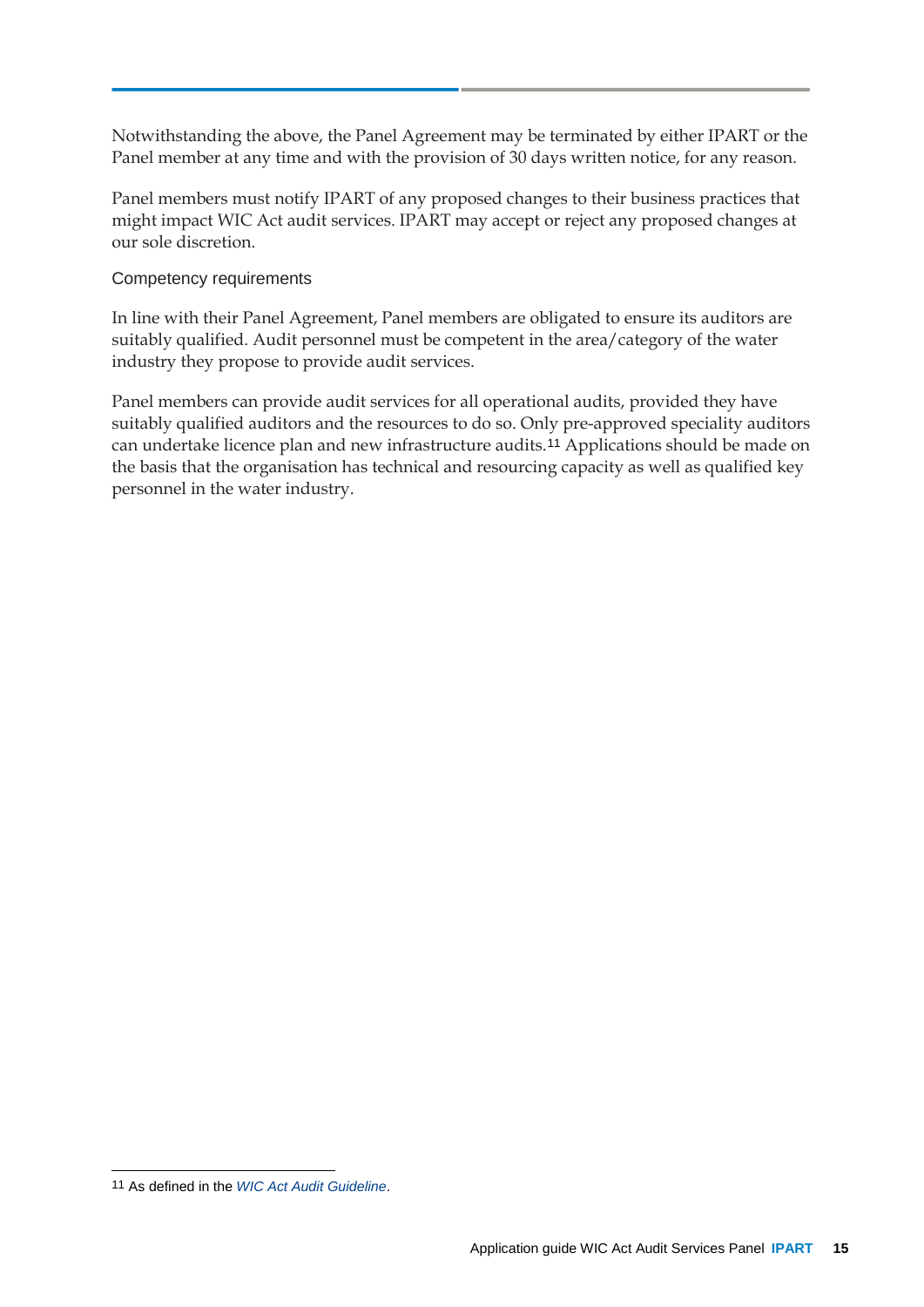# <span id="page-19-0"></span>D Glossary

| <b>Acronym or Term</b>                              | <b>Definition</b>                                                                                                                                                                                                                                                                                                                                                                                                         |  |  |  |  |
|-----------------------------------------------------|---------------------------------------------------------------------------------------------------------------------------------------------------------------------------------------------------------------------------------------------------------------------------------------------------------------------------------------------------------------------------------------------------------------------------|--|--|--|--|
| Audit                                               | Systematic, independent and documented process for obtaining audit<br>evidence and evaluation in objectively to determine the extent to which<br>the requirements set out in the WIC Act, WIC Regulation and relevant<br>WIC Act licence.                                                                                                                                                                                 |  |  |  |  |
| Audit team                                          | One or more auditors conducting an audit, supported if needed by<br>technical experts. The audit team may include auditors-in-training.                                                                                                                                                                                                                                                                                   |  |  |  |  |
| Auditor                                             | Person who conducts an audit.                                                                                                                                                                                                                                                                                                                                                                                             |  |  |  |  |
| Commercial operation                                | A licensee must not bring any new water or sewerage infrastructure<br>into commercial operation without the written approval of the Minister.<br>See new infrastructure audit.                                                                                                                                                                                                                                            |  |  |  |  |
| Conflict of interest                                | Actual or perceived conflict that relates to any financial, business or<br>other interest that might affect objectivity or impartiality.                                                                                                                                                                                                                                                                                  |  |  |  |  |
| Deed Poll                                           | Clarifies IPART's rights and responsibilities in relation to the audit. It is<br>a tripartite agreement that sets IPART as the client for the audit no<br>matter who engages the Auditor.                                                                                                                                                                                                                                 |  |  |  |  |
| Infrastructure operating plan<br>licence plan audit | A licensee's infrastructure operating plan must indicate the<br>arrangements that the licensee has made, or proposes to make, in<br>relation to conditions set out in clause 6(1) or 13(1) of schedule 1 of the<br>WIC Regulation, as the case requires.                                                                                                                                                                  |  |  |  |  |
| <b>IPART</b>                                        | Independent Pricing and Regulatory Tribunal of NSW                                                                                                                                                                                                                                                                                                                                                                        |  |  |  |  |
| <b>Lead Auditor</b>                                 | Person who leads a team of auditors conducting an audit.                                                                                                                                                                                                                                                                                                                                                                  |  |  |  |  |
| Licence Plan                                        | Infrastructure operating, water quality, sewage management, or retail<br>supply management plans.                                                                                                                                                                                                                                                                                                                         |  |  |  |  |
| Licence plans audits                                | An audit to assess the adequacy of the Licence Plan. Licence Plans<br>audits may be required in response to significant changes to Licence<br>Plans, any directions from the Minister or follow up any material non-<br>compliances with the licence identified in a previous audit. A follow-up<br>audit may also be required where an auditor has identified significant<br>risks to public health and the environment. |  |  |  |  |
| New infrastructure                                  | New infrastructure within the meaning of clause 2 of schedule 1 of the<br>WIC Regulation.                                                                                                                                                                                                                                                                                                                                 |  |  |  |  |
| New infrastructure audit                            | Audit undertaken by a WIC Act licensee prior to commencing supply of<br>services to customers.                                                                                                                                                                                                                                                                                                                            |  |  |  |  |
|                                                     | The Minister cannot give approval without a New Infrastructure audit<br>that indicates the infrastructure:<br>Complies with the licence and the WIC Regulation<br>Is capable of operating safely and in accordance with its Licence<br>Plans.                                                                                                                                                                             |  |  |  |  |
| Operational audits                                  | Audit to monitor WIC Act licensee's compliance with the conditions of<br>its licence.                                                                                                                                                                                                                                                                                                                                     |  |  |  |  |
| Panel                                               | The WIC Act Audit Services Panel. A panel of persons nominated by<br>IPART, defined as approved auditors by clause 31(b) of the<br>WIC Regulation.                                                                                                                                                                                                                                                                        |  |  |  |  |
| Panel Agreement                                     | The WIC Act Audit Services Panel Agreement between IPART and the<br>WIC Act Audit Services Panel member. All Audit Services Panel<br>members must have executed an Audit Services Panel Agreement with<br>IPART.                                                                                                                                                                                                          |  |  |  |  |